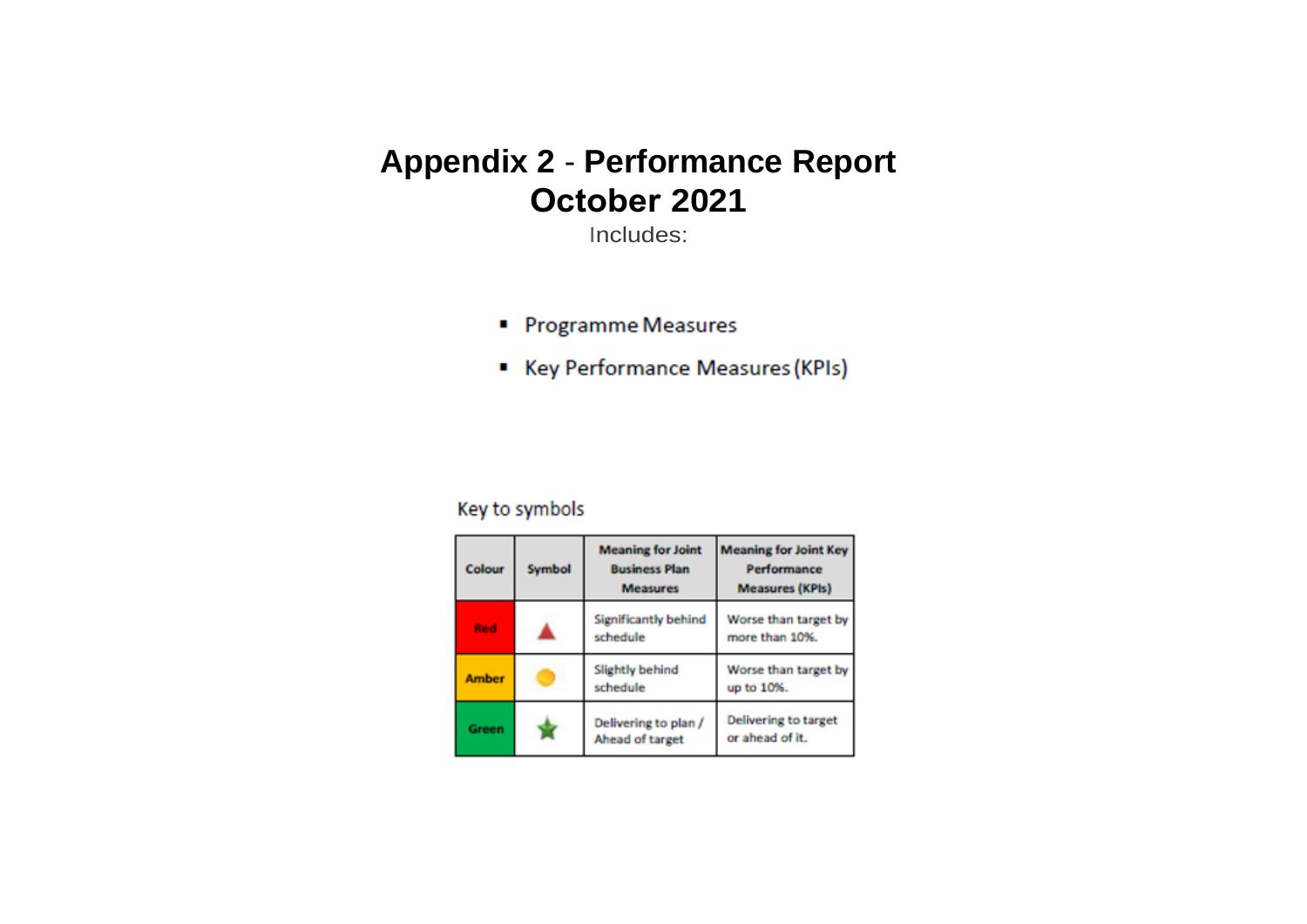#### **Housing that meets your needs KPI's**

| Measure                                                                                                 | Portfolio Holder | Director/Lead Officer                      | Result | Target          |   | <b>Status   Commentary</b>                                                                                                                                                                                                                                                                                                                                  | <b>YTD</b><br>Result | <b>YTD</b><br>Target | <b>YTD</b>    |
|---------------------------------------------------------------------------------------------------------|------------------|--------------------------------------------|--------|-----------------|---|-------------------------------------------------------------------------------------------------------------------------------------------------------------------------------------------------------------------------------------------------------------------------------------------------------------------------------------------------------------|----------------------|----------------------|---------------|
| BP1.2.01 Number of Homeless<br>Households living in Temporary<br>Accommodation                          | Cllr L Wing      | Stephen Chandler<br>Vicki Jessop           | 29     | 35              |   | The number of households in temporary accommodation is still<br>within target but is rising gradually as the number of clients<br>approaching is increasing. The waiting times for social housing<br>is increasing which will have a knock-on effect for the time<br>households spend in temporary accommodation.                                           | 25                   | 35                   | $\color{red}$ |
| BP1.2.02 Number of people<br>helped to live independently<br>through use of DFG & other<br>grants/loans | Cllr L Wing      | Stephen Chandler<br>Vicki Jessop           | 58.00  | 45.00           | ★ | We provided help to 58 households, during October. 27 by<br>means of major adaptations and another 31 by means<br>of smaller works including rails, ramps and keysafes.                                                                                                                                                                                     | 398.00               | 315.00               | ◆             |
| BP1.2.03 Homes improved<br>through enforcement action                                                   | Cllr L Wing      | Stephen Chandler<br>Vicki Jessop           | 6.00   | 9.00            |   | We were able to complete the improvement of 6 homes through<br>our interventions, in October. The reduced number this month<br>reflects the unavoidable commitment of officer's time to a number<br>of complex cases. However, overall performance is ahead of target<br>with just under 12 premises improved, each month, on average.                      | 83.00                | 63.00                | ◆             |
| BP1.2.05 Number of Housing<br>Standards interventions                                                   | Cllr L Wing      | Stephen Chandler<br>Vicki Jessop           | 55.00  | 55.00           | ★ | We have recorded 55 interventions this month, made up of<br>responses to 43 service requests and 12 enforcement notices<br>issued. Overall performance remains ahead of targetwith an<br>average of 60 interventions per month to-date.                                                                                                                     | 425.00               | 385.00               | ◆             |
| BP1.2.06 Average time taken to<br>process Housing Benefit New<br>Claims                                 | Cllr T Ilott     | Claire Taylor<br><b>E</b> Kerry MacDermott | 15.01  | 15.00           |   | There was a large increase in claims received this month (possibly<br>due to the ending of furlough), resulting in a figure slightly over<br>target of 15 days. The last 2 months Sept & Oct)have seen<br>190 claims per month received (where we'd normally expect<br>120-150). We now have our new starters working on claims, so<br>this should improve. | 13.46                | 15.00                | ╈             |
| BP1.2.07 Average time taken to<br>process Housing Benefit change<br>events                              | CIIr T Ilott     | Claire<br>Taylor<br>Kerry MacDermott       | 3.58   | 8.00            | ╈ | Well within target of 8 days                                                                                                                                                                                                                                                                                                                                | 5.55                 | 8,00                 | ◆             |
| BP1.2.08 % of Major planning<br>applications determined to<br>National Indicator                        | Cllr C Clarke    | Bill Cotton<br>David Peckford              | 100%   | 60%             |   | 3 Major Planning Applications were determined during October<br>2021, all of them within National Indicator target or agreed<br>timeframe.                                                                                                                                                                                                                  | 100%                 | 60%                  | ◆             |
| BP1.2.09% of Non-Major<br>planning applications determined<br>to National Indicator                     | Cllr C Clarke    | Bill Cotton<br>David Peckford              | 94%    | 70%             | ◆ | 115 Non-Major Planning Applications were determined during<br>October 2021, 108 of them within National Indicator target or<br>agreed timeframe.                                                                                                                                                                                                            | 90%                  | 70%                  | ★             |
| BP1.2.10 % of Major applications<br>overturned at appeal                                                | Cllr C Clarke    | Bill Cotton<br>David Peckford              |        | $0.00\%$ 10.00% |   | No Major Planning Appeals were overturned by the Planning<br>Inspectorate during October 2021.                                                                                                                                                                                                                                                              | 12.14%               | 10.00%               |               |
| BP1.2.11 % of Non-Major<br>applications overturned at appeal                                            | Cllr C Clarke    | Bill Cotton<br>David Peckford              |        | $0.00\%$ 10.00% |   | No NonMajor Planning Application decisions were overturned<br>at Appeal by the Planning Inspectorate during October 2021                                                                                                                                                                                                                                    | $0.00\%$             | 10.00%               |               |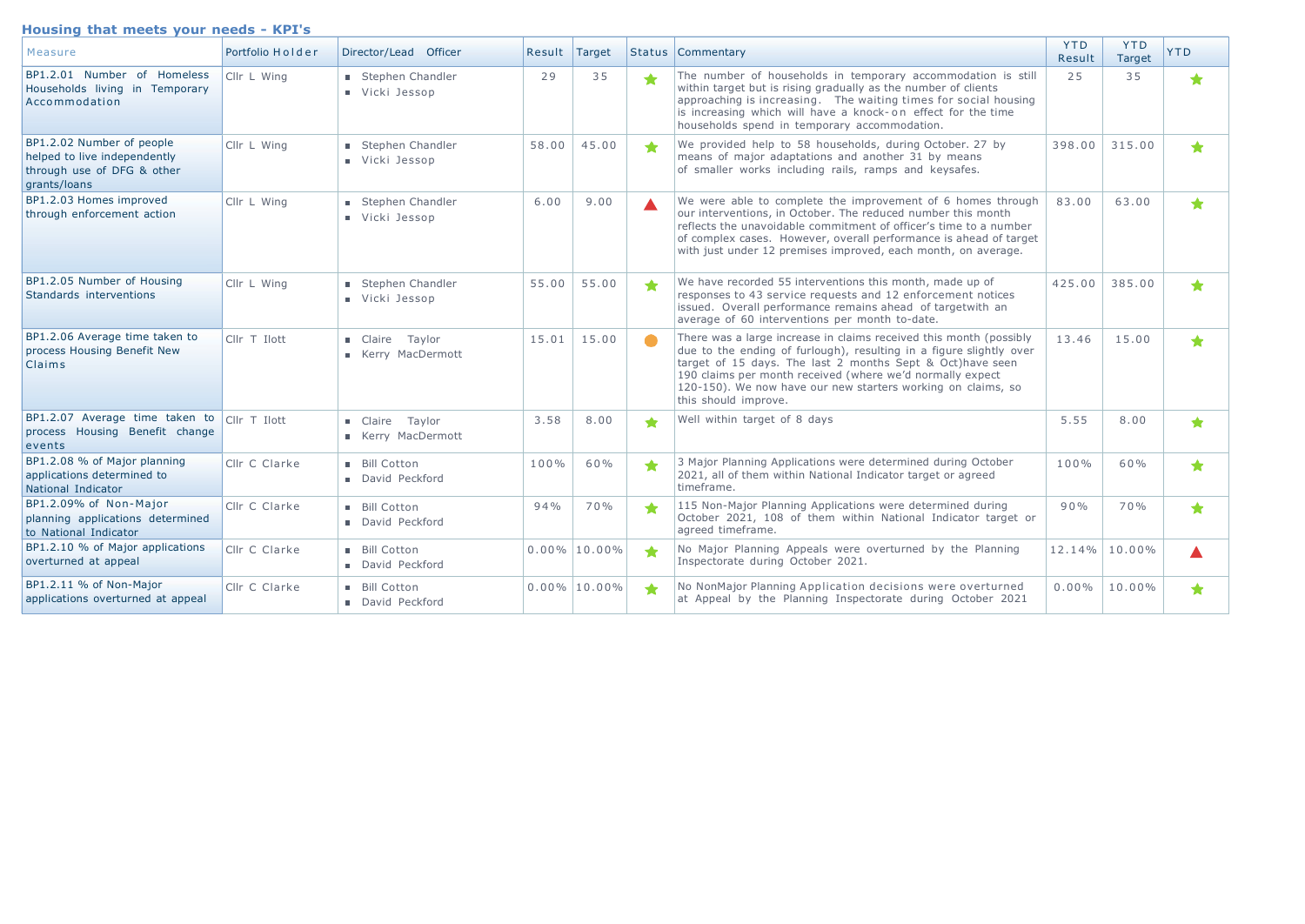## **Housing that meets your needs Programme Measures**

| Measures & Action                   | Measure Director/Lead             | Portfolio Holder                                                                                                                            | Status | <b>YTD</b> | Commentary                                                                                                                                                                                              |  |  |
|-------------------------------------|-----------------------------------|---------------------------------------------------------------------------------------------------------------------------------------------|--------|------------|---------------------------------------------------------------------------------------------------------------------------------------------------------------------------------------------------------|--|--|
| BP1.1.1 Homelessness Prevention     | Alison Adkins<br>Stephen Chandler | Cllr L Wing                                                                                                                                 |        |            | Demand on the Housing Team remains high, officers are prioritising the support to<br>customers presenting in crisis. Plans are in place to increase resources for<br>prevention and early intervention. |  |  |
| <b>Key Actions</b>                  | <b>Status</b>                     | <b>Comments</b>                                                                                                                             |        |            |                                                                                                                                                                                                         |  |  |
| 6 monthly Registered Provider Forum |                                   | The Registered Providers Forum has been postponed until 22nd November to allow details of the Revised Allocations<br>Scheme to be included. |        |            |                                                                                                                                                                                                         |  |  |
| Download 2nd quarter HCLIC Data     |                                   | The Delta return to central government has been completed for the 2nd quarter period July 21 - Sept 21                                      |        |            |                                                                                                                                                                                                         |  |  |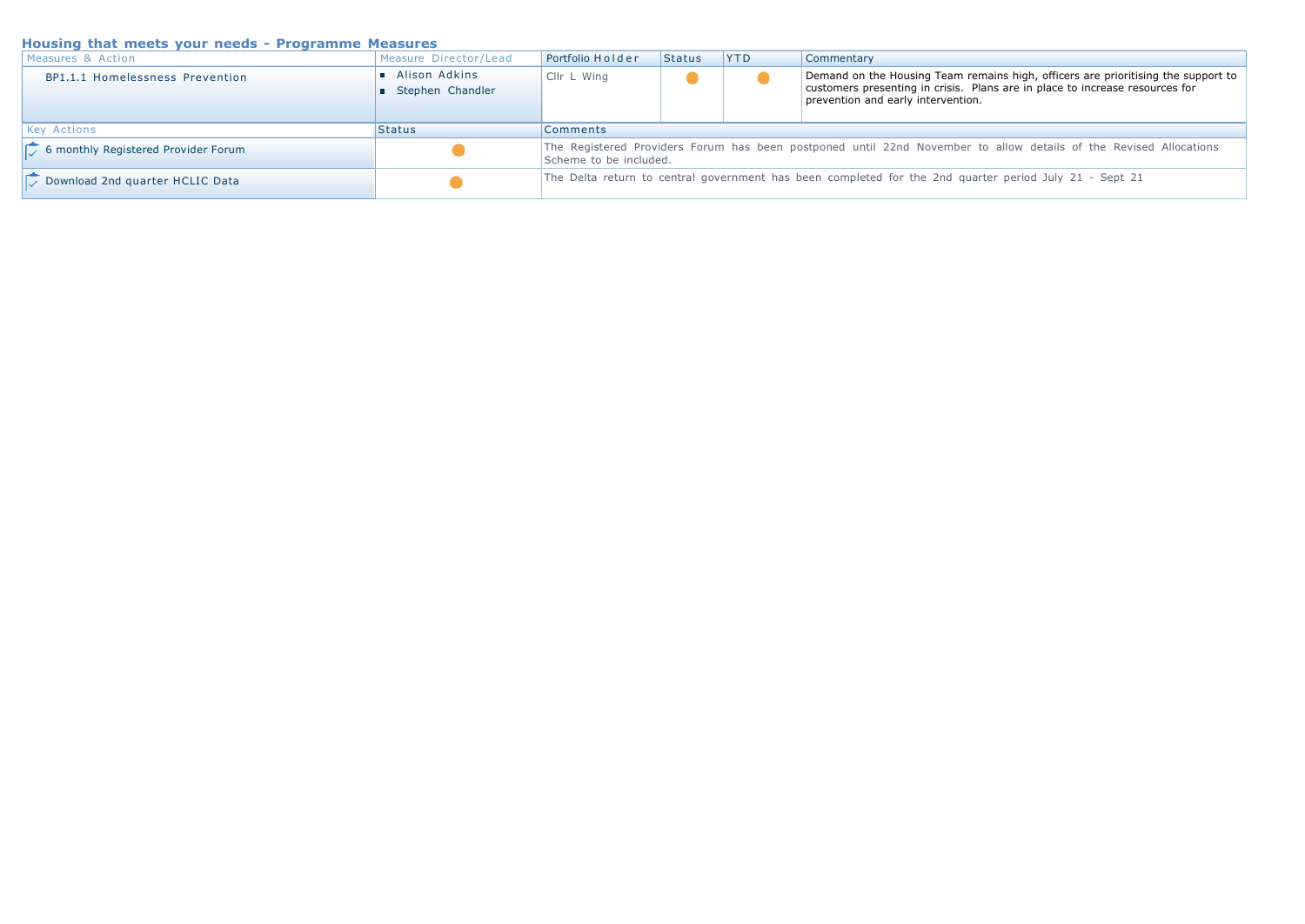#### **Leading on environmental sustainability KPI's**

| Measure                                                | Portfolio Holder    | Director/Lead Officer      | Result  | Target | Status | Commentary                                                                                                                                                                                                                                                                                                                                                                                |         | <b>YTD Result YTD Target</b> | <b>YTD</b> |
|--------------------------------------------------------|---------------------|----------------------------|---------|--------|--------|-------------------------------------------------------------------------------------------------------------------------------------------------------------------------------------------------------------------------------------------------------------------------------------------------------------------------------------------------------------------------------------------|---------|------------------------------|------------|
| BP2.2.1 % Waste Recycled &<br>Composted                | Cllr D Sames        | Bill Cotton<br>■ Ed Potter | 55.11%  | 56.00% |        | Dry recycling and residual tonnage are comparable<br>to last year with garden waste, anddown over<br>500 tonnes, due to a poor summer. Glass<br>tonnage is down 400+ tones, due to hospitality<br>opening, it is on track to reach its 56% at the end<br>of year. The reason this month and the next few<br>months is lower is because of the garden waste<br>reducing because of winter. | 57.94%  | 56.00%                       |            |
| BP2.2.2 Reduction of fuel consumption<br>used by fleet | <b>Cllr D Sames</b> | Bill Cotton<br>■ Ed Potter | 36, 290 | 37,712 | ┻      | Very slight decrease from same time last year. As<br>previously stated, more vehicles are being used<br>than last year. The reason for the extra fuelusage<br>is the rapid growth of the district and people<br>continuing to work from home, which has<br>increased the amount of waste collected by 10%<br>and leads to increased vehicle use and mileage.                              | 39, 123 | 37,688                       |            |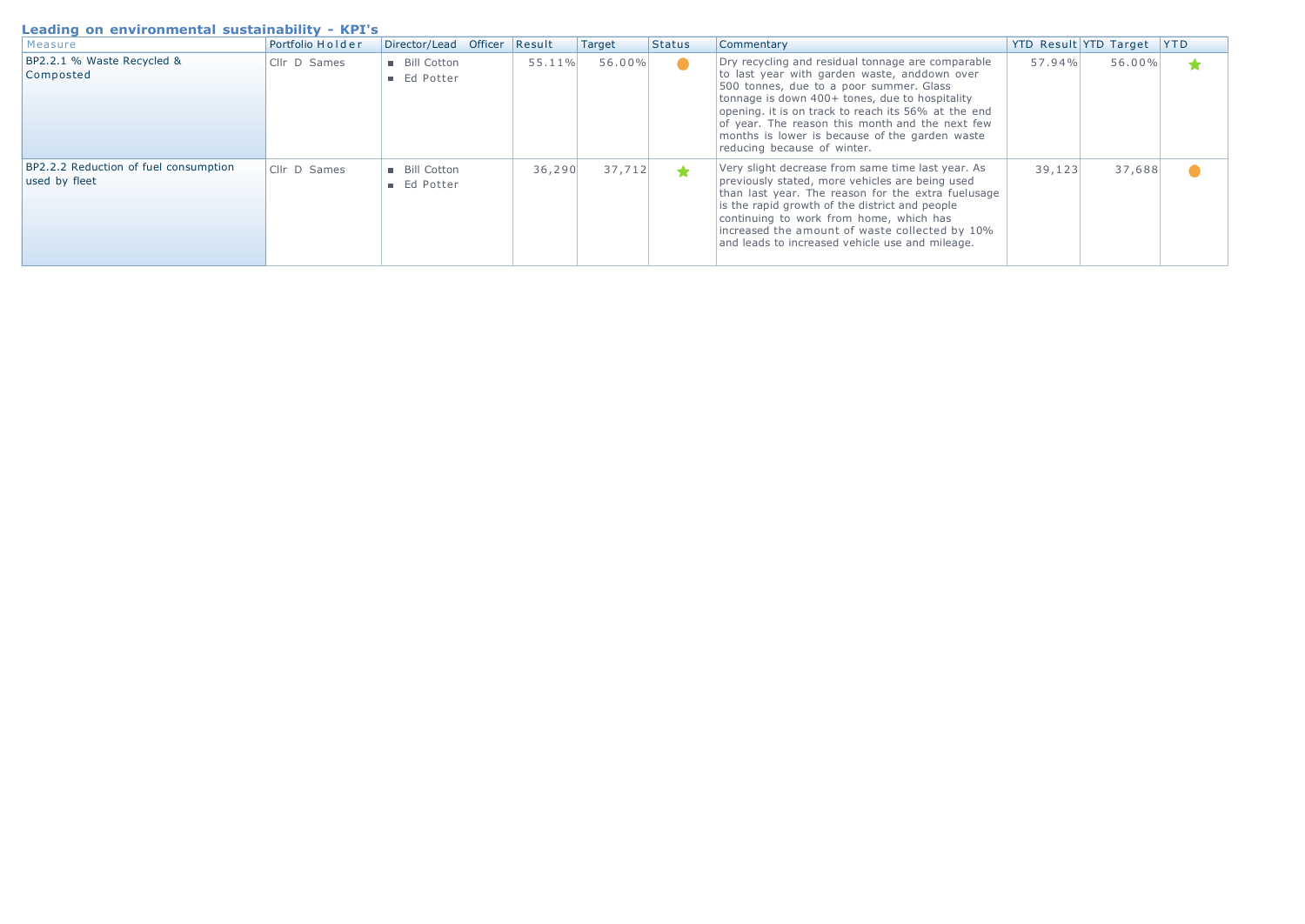#### **Leading on environmental sustainability Programme Measures**

| Lcauniy vii chvirvinnentar sustaniability - Frvyranniic Mcasures<br>Measures & Action               | Measure Director/Lead                | Portfolio Holder                                                                                                                                                                               | Status                                                                                                                                                                             | <b>YTD</b> | Commentary                                                                                                                                                                                                                                                                                                                                                                  |  |  |  |
|-----------------------------------------------------------------------------------------------------|--------------------------------------|------------------------------------------------------------------------------------------------------------------------------------------------------------------------------------------------|------------------------------------------------------------------------------------------------------------------------------------------------------------------------------------|------------|-----------------------------------------------------------------------------------------------------------------------------------------------------------------------------------------------------------------------------------------------------------------------------------------------------------------------------------------------------------------------------|--|--|--|
| BP2.1.1 High Quality Waste and recycling service to<br>residents to support a sustainable lifestyle | Bill Cotton<br><b>Ed Potter</b>      | Cllr D Sames                                                                                                                                                                                   | *                                                                                                                                                                                  | ★          | All services are still being delivered to plan, there have been some delays<br>to bin deliveries, but we expect these to be back on track within a few days.                                                                                                                                                                                                                |  |  |  |
| <b>Key Actions</b>                                                                                  | <b>Status</b>                        | Comments                                                                                                                                                                                       |                                                                                                                                                                                    |            |                                                                                                                                                                                                                                                                                                                                                                             |  |  |  |
| Environmental blitz carried out                                                                     | ★                                    |                                                                                                                                                                                                | Due to the COVID-19 situation we are not carrying out full environmental blitzes in 2021/22. We are, instead, carrying<br>but smaller contamination projects on highlighted areas. |            |                                                                                                                                                                                                                                                                                                                                                                             |  |  |  |
| High levels of recycling collected                                                                  | ÷                                    | Dry recycling levels continue to be higher than 12 months ago apart from the glass due to hospitality opening.                                                                                 |                                                                                                                                                                                    |            |                                                                                                                                                                                                                                                                                                                                                                             |  |  |  |
| Social media posts                                                                                  | ★                                    | Social media campaign is currently running for 15 vacant posts and a new campaign, all in place for the launch of the<br>hew food and garden waste service in December, January, and February. |                                                                                                                                                                                    |            |                                                                                                                                                                                                                                                                                                                                                                             |  |  |  |
| Measures & Action                                                                                   | Measure Director/Lead                | Portfolio Holder                                                                                                                                                                               | Status                                                                                                                                                                             | <b>YTD</b> | Commentary                                                                                                                                                                                                                                                                                                                                                                  |  |  |  |
| BP2.1.2 Ensure Clean & Tidy Streets                                                                 | Bill Cotton<br><b>Ed Potter</b>      | Cllr D Sames                                                                                                                                                                                   | ★                                                                                                                                                                                  | ★          | The start of the leaf fall season is late, this year, with a mild autumn. The<br>leaf fall clean-up will be underway in midNovember and this will be a period of<br>high service demand.                                                                                                                                                                                    |  |  |  |
| <b>Key Actions</b>                                                                                  | <b>Status</b>                        | <b>Comments</b>                                                                                                                                                                                |                                                                                                                                                                                    |            |                                                                                                                                                                                                                                                                                                                                                                             |  |  |  |
| Fourth Environmental blitz. Clean the A34 verges                                                    | ★                                    |                                                                                                                                                                                                |                                                                                                                                                                                    |            |                                                                                                                                                                                                                                                                                                                                                                             |  |  |  |
| Increase the number of bins for recycling                                                           | ★                                    |                                                                                                                                                                                                |                                                                                                                                                                                    |            |                                                                                                                                                                                                                                                                                                                                                                             |  |  |  |
| Measures & Action                                                                                   | Measure Director/Lead                | Portfolio Holder                                                                                                                                                                               | <b>Status</b>                                                                                                                                                                      | <b>YTD</b> | Commentary                                                                                                                                                                                                                                                                                                                                                                  |  |  |  |
| BP2.1.3 Tackle Environmental Crime                                                                  | <b>Bill Cotton</b><br>■ Richard Webb | Cllr C Clarke                                                                                                                                                                                  | ★                                                                                                                                                                                  | $\bigstar$ | 51 fly tips were investigated.<br>14 warning letters were sent, 2 fixed penalty notices were served for duty<br>of care offences, and 5 interview letters under caution were sent.<br>There was one successful prosecution for fly tipping. The offender was fined<br>£75 and required to pay legal and clean-up costs, of £200 and £113<br>respectively (a total of £388). |  |  |  |
| <b>Key Actions</b>                                                                                  | <b>Status</b>                        | Comments                                                                                                                                                                                       |                                                                                                                                                                                    |            |                                                                                                                                                                                                                                                                                                                                                                             |  |  |  |
| Responding to reports of fly tipping and investigating<br>those fly tips                            |                                      |                                                                                                                                                                                                |                                                                                                                                                                                    |            |                                                                                                                                                                                                                                                                                                                                                                             |  |  |  |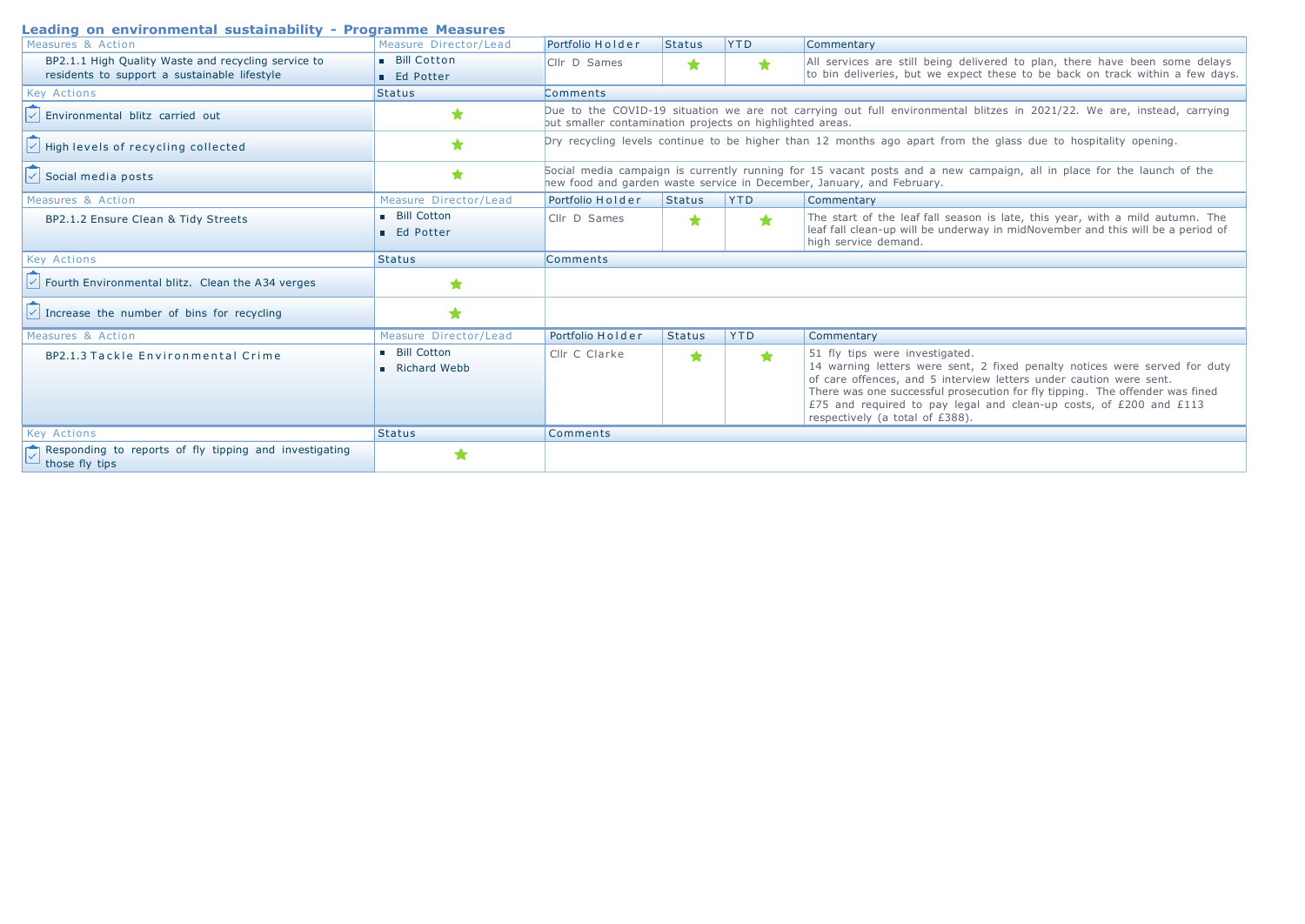#### **An enterprising economy with strong & vibrant local centers KPI's**

| Measure                                                                    | Portfolio Holder | Director/Lead Officer                               | Result    | Target | <b>Status</b> | Commentary                                                                                                                                                                                                                                                                                                                                                                                                                                                                                                                                                                                                                                                 |        | YTD Result YTD Target YTD |  |
|----------------------------------------------------------------------------|------------------|-----------------------------------------------------|-----------|--------|---------------|------------------------------------------------------------------------------------------------------------------------------------------------------------------------------------------------------------------------------------------------------------------------------------------------------------------------------------------------------------------------------------------------------------------------------------------------------------------------------------------------------------------------------------------------------------------------------------------------------------------------------------------------------------|--------|---------------------------|--|
| BP3.2.1 % of Council Tax<br>collected, increase Council Tax<br><b>Base</b> | Cllr T Ilott     | Claire Taylor<br>Kerry MacDermott                   | 8.89%     | 9.75%  | $\bullet$     | As at $1.11.2021$ , the amount of Council Tax due to be collected,<br>$\ln 2021/22$ , has risen by over £1.9m and since 1.4.2021 to just over<br>$\pm 117.2$ m; the figure collected is 65.69% against a target of 66.75%.<br>The amount of Council Tax due to be collected increased by nearly<br>$\pm$ 375k, in October, which has alsoimpacted in month collection rates.<br>Whilst the in-month collection & year to date figures is both slightly<br>short of<br>target, recovery action remains ongoing. Reminder notices<br>have continued to be issued and those customers who have<br>remained in arrears are being pursued through court action. | 65.69% | 66.75%                    |  |
| BP3.2.2 % of Business Rates<br>collected, increasing NNDR Base             | Cllr T Ilott     | <b>E</b> Claire Taylor<br><b>E</b> Kerry MacDermott | $10.01\%$ | 9.50%  | ★             | As at 1.11.2021, the amount of business rates due to be collected in<br>2021/22, now stands at £80.1m, and are reduced due to multiple<br>assessments of rateable value reductions. The team have continued<br>to formally recover any arrears by issuingreminder notices and<br>taking court action where appropriate. Theteam are also<br>proactively chasing outstanding balances by telephoning businesses<br>to try to secure payment or to make payment arrangements.                                                                                                                                                                                | 61.42% | 68.00%                    |  |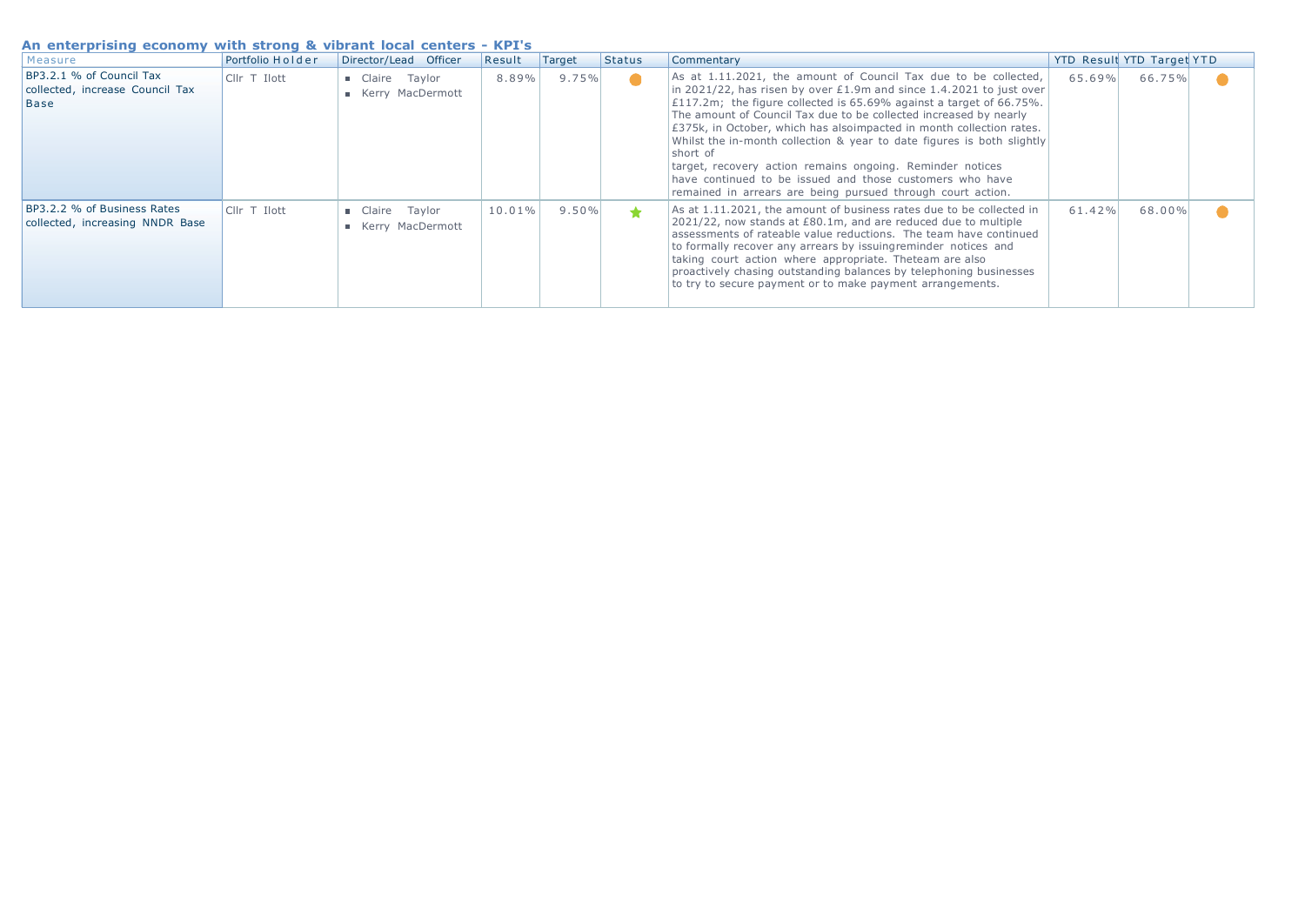#### **An enterprising economy with strong & vibrant local centres Programme Measures**

| An enterprising economy with strong $\alpha$ vibrant local centres - Frogramme measures |                                     |                                                                                                                                                                                                                                                                                                                                                                                                                                                                                |                                                                                                                                                                                                                                                                                                        |            |                                                                                                                                                                                                                                                                                                                                                                                                             |  |  |  |
|-----------------------------------------------------------------------------------------|-------------------------------------|--------------------------------------------------------------------------------------------------------------------------------------------------------------------------------------------------------------------------------------------------------------------------------------------------------------------------------------------------------------------------------------------------------------------------------------------------------------------------------|--------------------------------------------------------------------------------------------------------------------------------------------------------------------------------------------------------------------------------------------------------------------------------------------------------|------------|-------------------------------------------------------------------------------------------------------------------------------------------------------------------------------------------------------------------------------------------------------------------------------------------------------------------------------------------------------------------------------------------------------------|--|--|--|
| Measures & Action                                                                       | Measure Director/Lead               | Portfolio Holder                                                                                                                                                                                                                                                                                                                                                                                                                                                               | <b>Status</b>                                                                                                                                                                                                                                                                                          | <b>YTD</b> | Commentary                                                                                                                                                                                                                                                                                                                                                                                                  |  |  |  |
| BP3.1.1 Promote the district as a visitor destination                                   | <b>Bill Cotton</b><br>Robert Jolley | Cllr L Pratt                                                                                                                                                                                                                                                                                                                                                                                                                                                                   | ★                                                                                                                                                                                                                                                                                                      | ★          | Hospitality venues and visitor attractions have been able to welcome<br>domestic visitors since the lifting of social restrictions in July.<br>International visitor numbers remained low in October due to travel<br>restrictions.                                                                                                                                                                         |  |  |  |
| <b>Key Actions</b>                                                                      | <b>Status</b>                       | Comments                                                                                                                                                                                                                                                                                                                                                                                                                                                                       |                                                                                                                                                                                                                                                                                                        |            |                                                                                                                                                                                                                                                                                                                                                                                                             |  |  |  |
| Work with partners to promote the district and support<br>the visitor economy sector    | ★                                   |                                                                                                                                                                                                                                                                                                                                                                                                                                                                                | Stage One of the A J Bell Women's Cycle Tour on Monday, 4th October, with its Bicester start and Banbury finish, brought a<br>welcome boost in visitor numbers to hospitality venues in both towns. There was also valuable national andregional<br>media coverage of the event, including television. |            |                                                                                                                                                                                                                                                                                                                                                                                                             |  |  |  |
| Measures & Action                                                                       | Measure Director/Lead               | Portfolio Holder                                                                                                                                                                                                                                                                                                                                                                                                                                                               | <b>Status</b>                                                                                                                                                                                                                                                                                          | <b>YTD</b> | Commentary                                                                                                                                                                                                                                                                                                                                                                                                  |  |  |  |
| BP3.1.2 Develop a Recovery and Prosperity Strategy<br>(RPS) for Cherwell                | <b>Bill Cotton</b><br>Robert Jolley | Cllr L Pratt                                                                                                                                                                                                                                                                                                                                                                                                                                                                   | ★                                                                                                                                                                                                                                                                                                      | ★          | The emerging ten-year Economic Strategy for Cherwell has been reframed<br>and refocused as a ten-year post COVID Recovery and Prosperity strategy.                                                                                                                                                                                                                                                          |  |  |  |
| <b>Key Actions</b>                                                                      | <b>Status</b>                       | Comments                                                                                                                                                                                                                                                                                                                                                                                                                                                                       |                                                                                                                                                                                                                                                                                                        |            |                                                                                                                                                                                                                                                                                                                                                                                                             |  |  |  |
| Consultation on strategy draft, with internal and external<br>stakeholder               | ★                                   |                                                                                                                                                                                                                                                                                                                                                                                                                                                                                |                                                                                                                                                                                                                                                                                                        |            | Socialisation of the draft strategy with internal stakeholders continues.                                                                                                                                                                                                                                                                                                                                   |  |  |  |
| Review consultation responses; completion of final draft                                | ◆                                   | Consultation responses are being collated and reviewed.                                                                                                                                                                                                                                                                                                                                                                                                                        |                                                                                                                                                                                                                                                                                                        |            |                                                                                                                                                                                                                                                                                                                                                                                                             |  |  |  |
| Measures & Action                                                                       | Measure Director/Lead               | Portfolio Holder                                                                                                                                                                                                                                                                                                                                                                                                                                                               | <b>Status</b>                                                                                                                                                                                                                                                                                          | <b>YTD</b> | Commentary                                                                                                                                                                                                                                                                                                                                                                                                  |  |  |  |
| BP3.1.3 Support Business Enterprise, Retention, Growth<br>and Promote Inward Investment | <b>Bill Cotton</b><br>Robert Jolley | Cllr L Pratt                                                                                                                                                                                                                                                                                                                                                                                                                                                                   | ★                                                                                                                                                                                                                                                                                                      | $\bigstar$ | The Council's support to businesses has been maintained through direct contact<br>with enterprises, and in collaboration with other county and districtcouncil<br>services, Government departments, OxLEP and neighbouring local authorities.                                                                                                                                                               |  |  |  |
| <b>Key Actions</b>                                                                      | <b>Status</b>                       | Comments                                                                                                                                                                                                                                                                                                                                                                                                                                                                       |                                                                                                                                                                                                                                                                                                        |            |                                                                                                                                                                                                                                                                                                                                                                                                             |  |  |  |
| Business Engagement                                                                     | ★                                   | Cherwell businesses have benefited from one-to-one advice and guidance and other business support such as<br>overcoming difficulties with recruitment.<br>Additional specialist advice has been introduced to help businesses with their resilience planning. Support<br>has been provided to inward investors and property developers.<br>Active involvement continues with Oxfordshire Digital Infrastructure Partnership to extend connectivity throughout the<br>district. |                                                                                                                                                                                                                                                                                                        |            |                                                                                                                                                                                                                                                                                                                                                                                                             |  |  |  |
| Measures & Action                                                                       | Measure Director/Lead               | Portfolio Holder                                                                                                                                                                                                                                                                                                                                                                                                                                                               | <b>Status</b>                                                                                                                                                                                                                                                                                          | <b>YTD</b> | Commentary                                                                                                                                                                                                                                                                                                                                                                                                  |  |  |  |
| BP3.1.4 Develop Our Urban Centres                                                       | Bill Cotton<br>Robert Jolley        | Cllr L Pratt                                                                                                                                                                                                                                                                                                                                                                                                                                                                   | ★                                                                                                                                                                                                                                                                                                      | ★          | Supported revitalisation of Cherwell's urban centres through service<br>provision and continued engagement with partners.                                                                                                                                                                                                                                                                                   |  |  |  |
| <b>Key Actions</b>                                                                      | <b>Status</b>                       | Comments                                                                                                                                                                                                                                                                                                                                                                                                                                                                       |                                                                                                                                                                                                                                                                                                        |            |                                                                                                                                                                                                                                                                                                                                                                                                             |  |  |  |
| Supporting revitalisation of Cherwell's urban centres to<br>include                     | ★                                   |                                                                                                                                                                                                                                                                                                                                                                                                                                                                                |                                                                                                                                                                                                                                                                                                        |            | Support for Banbury Town centre businesses through liaison and collaboration with Banbury BID; support to Bicester Town<br>Centre Task Group; involvement in 'Meanwhile in Oxfordshire' project to fill empty premises; a focus on reopeninghigh<br>streets safely via the Welcome Back Fund projects; and support for the continued resilience of businesses.                                              |  |  |  |
| Measures & Action                                                                       | Measure Director/Lead               | Portfolio Holder                                                                                                                                                                                                                                                                                                                                                                                                                                                               | <b>Status</b>                                                                                                                                                                                                                                                                                          | <b>YTD</b> | Commentary                                                                                                                                                                                                                                                                                                                                                                                                  |  |  |  |
| BP3.1.5 Proactively manage the Cherwell                                                 | <b>Bill Cotton</b>                  | Cllr B Wood                                                                                                                                                                                                                                                                                                                                                                                                                                                                    | ★                                                                                                                                                                                                                                                                                                      | $\bigstar$ | Cherwell District Council continues to be an engaged and active participantwithin                                                                                                                                                                                                                                                                                                                           |  |  |  |
| workstreams of the Oxfordshire Housing and Growth<br>Deal                               | Robert Jolley                       |                                                                                                                                                                                                                                                                                                                                                                                                                                                                                |                                                                                                                                                                                                                                                                                                        |            | the Oxfordshire Housing and Growth Deal. A local officer ProgrammeBoard<br>has been established for Cherwell. The Board reviews, on a monthly basis,<br>the four workstreams of Affordable Housing; Infrastructure and Homes from<br>Infrastructure; the Oxfordshire Plan 2050; and Productivity.<br>This is part of a five-year programme and the Council entered Year Four<br>at the start of April 2021. |  |  |  |
| <b>Key Actions</b>                                                                      | <b>Status</b>                       | Comments                                                                                                                                                                                                                                                                                                                                                                                                                                                                       |                                                                                                                                                                                                                                                                                                        |            |                                                                                                                                                                                                                                                                                                                                                                                                             |  |  |  |
| Deliver CDC Year Four Plans of Work                                                     |                                     | Work is continuing to deliver the agreed Year Four Plans of Work.                                                                                                                                                                                                                                                                                                                                                                                                              |                                                                                                                                                                                                                                                                                                        |            |                                                                                                                                                                                                                                                                                                                                                                                                             |  |  |  |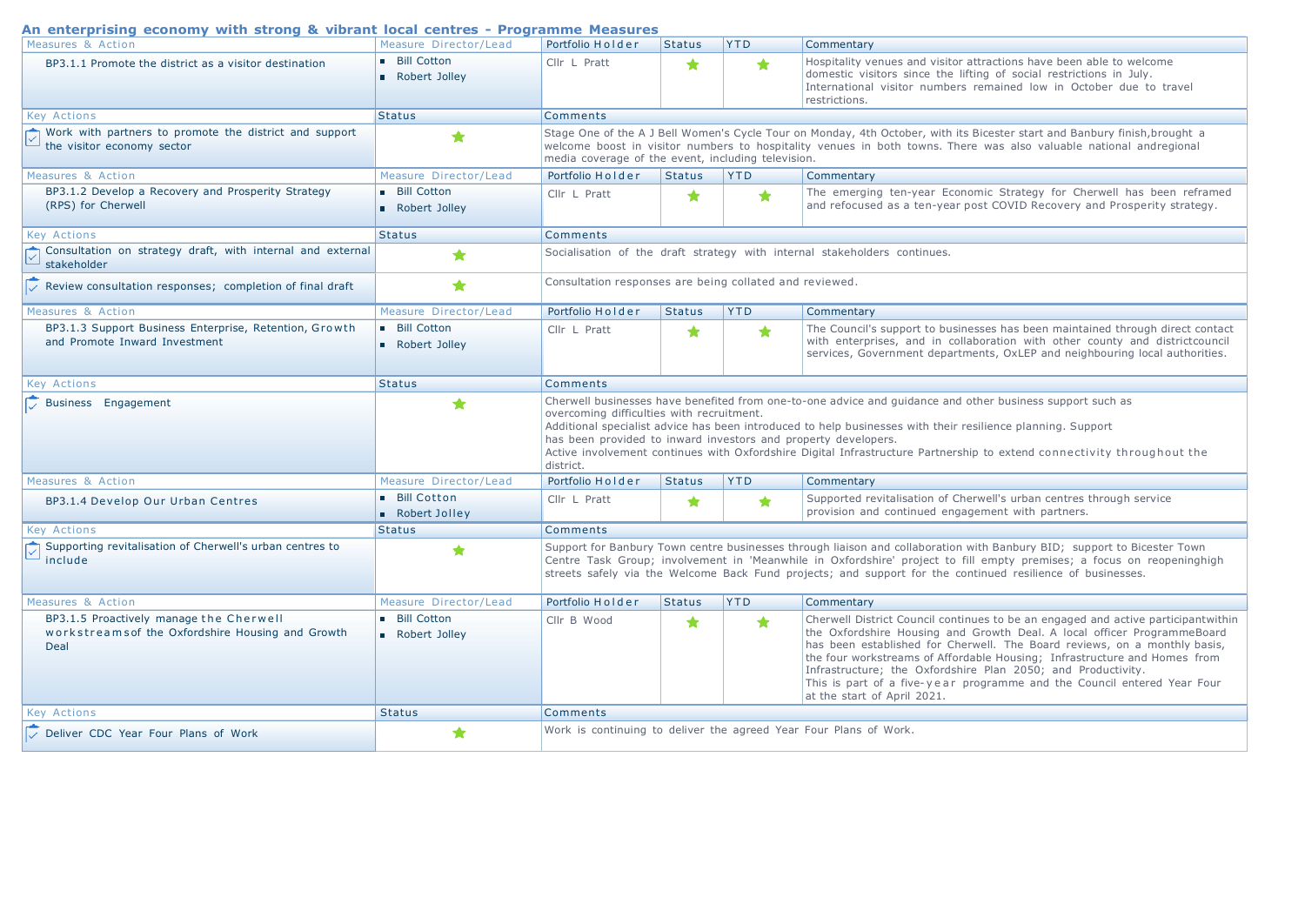### **Healthy, resilient & engaged communities - KPI's**

| Measure                                                      | Portfolio Holder | Director/Lead<br>Officer                     | Result   | Target | Status | <b>Commentary</b>                                                                                                                                                                                                                                                                                                                                                                                                               | <b>YTD Result Target (YTD) YTD</b> |  |
|--------------------------------------------------------------|------------------|----------------------------------------------|----------|--------|--------|---------------------------------------------------------------------------------------------------------------------------------------------------------------------------------------------------------------------------------------------------------------------------------------------------------------------------------------------------------------------------------------------------------------------------------|------------------------------------|--|
| BP4.2.1 Amount of visits/usage<br>of District Leisure Centre | Cllr P Chapman   | ■ Ansaf Azhar<br>$\blacksquare$ Nicola Riley | 112,444. | 38,571 |        | Usage figures, for Leisure Centres across the District, remained<br>consistent with previous month. Bicester Leisure Centre<br>showed an increase of circa 1,000 visits against September,<br>with Kidlington and Spiceball showing a decrease of similar<br>numbers. Woodgreen showed a decrease of around 1,000<br>visits, however, this would havebeen linked to the pool being<br>opened, in September, but not in October. | 726,985.00 270,000.00              |  |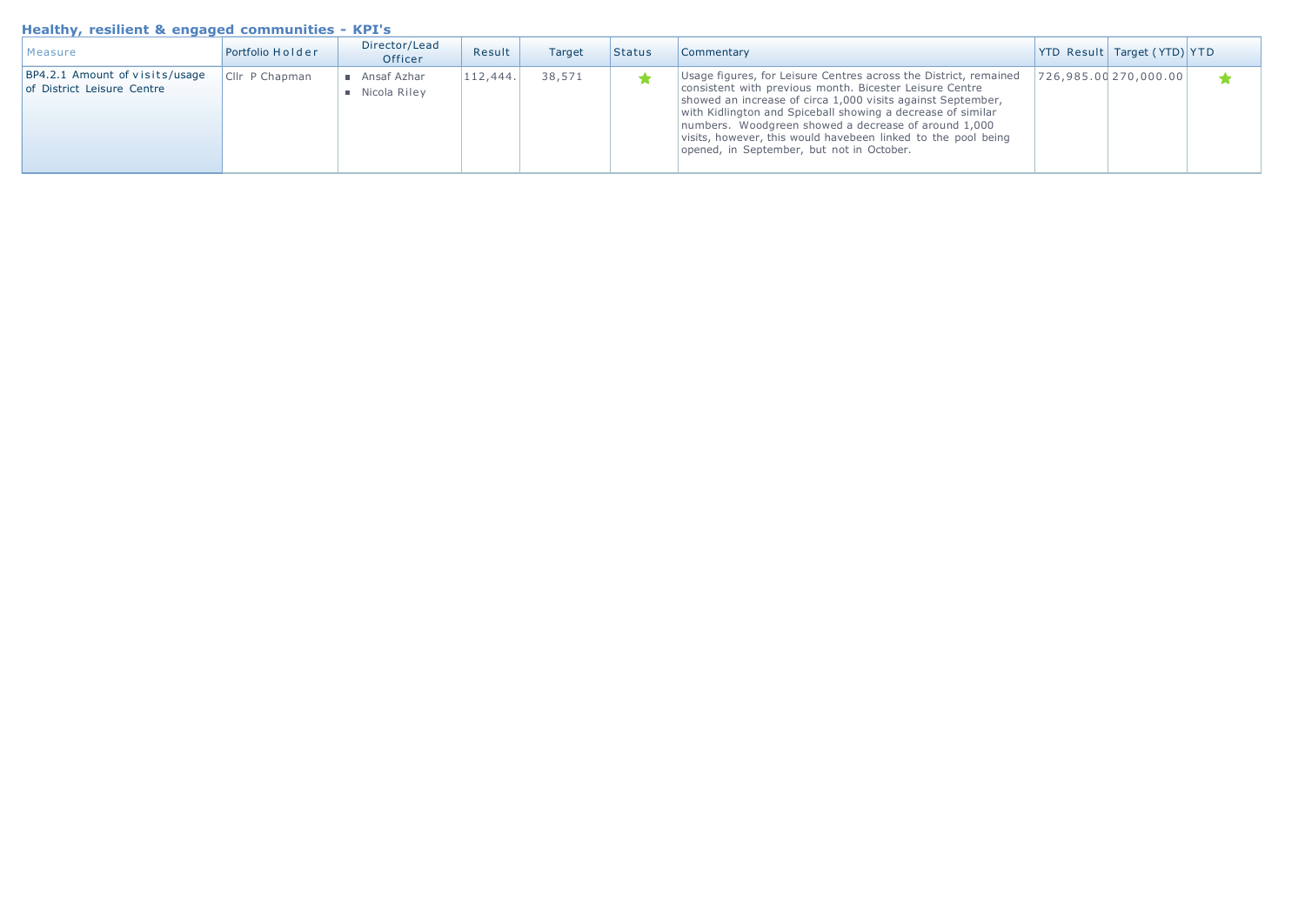| Healthy, resilient, and engaged communities - Programme Measures |                       |                  |               |            |                   |
|------------------------------------------------------------------|-----------------------|------------------|---------------|------------|-------------------|
| Measures & Action                                                | Measure Director/Lead | Portfolio Holder | <b>Status</b> | <b>YTD</b> | <b>Commentary</b> |
| BP4.1.1 Support Community Safety and Reduce Anti-                | Richard Webb          | Cllr A McHugh    |               |            | In October t      |

| BP4.1.1 Support Community Safety and Reduce Anti-<br>Social Behaviour                | Richard Webb<br>Rob MacDougall     | Cllr A McHugh                                                                                                                                                                                                                                                                                                                                                   |               | $\bullet$  | In October the Community Safety team supported a number of events in<br>the district including-<br>• The start and finish of the Women's Tour cycle race stage in Banbury.<br>• Banbury Michaelmas fair where they enforced the Public Spaces Protection<br>Order to prevent street drinking.<br>• Organised a community engagement event on the Ruscote Estate with<br>Thames Valley Police.<br>• Carried out patrols on Halloween to promote community safety. Worked<br>• with Thames Valley Police to engage with a group of youngpeople<br>causing concern about anti-social behaviour.<br>Whilst on patrol the Team met a woman late at night who told them she<br>wanted to end her life. Team members stayed with her until Ambulance and<br>Police support arrived. The women were found to have a piece of broken glass<br>concealed in her clothing.<br>The team also supported Thames Valley Police in joint high visibility patrols in<br>the Glory Farm Estate area of Bicester due to ongoing concerns about drug<br>dealing and anti-social behaviour and carried out patrols in thetown centre.<br>following the recent stabbing in the town. They also patrolled in Finmere<br>following recent arsons in the area. In Finmere the team also attended the<br>local primary school with Police Community Support Officersand is continuing<br>to provide a more regular presence, in Kidlington and Yarnton, building<br>awareness of their work and ability to help in local problems.<br>Following reports of young people entering an empty shop unit on the High<br>Street, in Banbury, the team attended the premises and found that a gas<br>line had been opened. Having alerted the Police and Fire Service the building<br>was made safe.<br>Plans for November include<br>Continue to build links with Kidlington/Yarnton and respond to reported<br>• ASB in the areas.<br>Arranging community engagement events across the district to<br>• highlight the current risks of drink and needle spiking<br>Patrolling on bonfire night.<br>$\blacksquare$ |  |  |
|--------------------------------------------------------------------------------------|------------------------------------|-----------------------------------------------------------------------------------------------------------------------------------------------------------------------------------------------------------------------------------------------------------------------------------------------------------------------------------------------------------------|---------------|------------|------------------------------------------------------------------------------------------------------------------------------------------------------------------------------------------------------------------------------------------------------------------------------------------------------------------------------------------------------------------------------------------------------------------------------------------------------------------------------------------------------------------------------------------------------------------------------------------------------------------------------------------------------------------------------------------------------------------------------------------------------------------------------------------------------------------------------------------------------------------------------------------------------------------------------------------------------------------------------------------------------------------------------------------------------------------------------------------------------------------------------------------------------------------------------------------------------------------------------------------------------------------------------------------------------------------------------------------------------------------------------------------------------------------------------------------------------------------------------------------------------------------------------------------------------------------------------------------------------------------------------------------------------------------------------------------------------------------------------------------------------------------------------------------------------------------------------------------------------------------------------------------------------------------------------------------------------------------------------------------------------------------------------------------------------------------------------------|--|--|
| <b>Key Actions</b>                                                                   | <b>Status</b>                      | <b>Comments</b>                                                                                                                                                                                                                                                                                                                                                 |               |            |                                                                                                                                                                                                                                                                                                                                                                                                                                                                                                                                                                                                                                                                                                                                                                                                                                                                                                                                                                                                                                                                                                                                                                                                                                                                                                                                                                                                                                                                                                                                                                                                                                                                                                                                                                                                                                                                                                                                                                                                                                                                                    |  |  |
| Halloween and fireworks community safety risk<br>reduction initiatives               | ★                                  | and attending organised fireworks displays.                                                                                                                                                                                                                                                                                                                     |               |            | In October the Community Safety team carried out patrols on Halloween to promote community safety, to provide a<br>reassurance presence and to deter any anti-social behaviour. In November the team will be patrolling on bonfire night                                                                                                                                                                                                                                                                                                                                                                                                                                                                                                                                                                                                                                                                                                                                                                                                                                                                                                                                                                                                                                                                                                                                                                                                                                                                                                                                                                                                                                                                                                                                                                                                                                                                                                                                                                                                                                           |  |  |
| Measures & Action                                                                    | Measure Director/Lead              | Portfolio Holder                                                                                                                                                                                                                                                                                                                                                | <b>Status</b> | <b>YTD</b> | Commentary                                                                                                                                                                                                                                                                                                                                                                                                                                                                                                                                                                                                                                                                                                                                                                                                                                                                                                                                                                                                                                                                                                                                                                                                                                                                                                                                                                                                                                                                                                                                                                                                                                                                                                                                                                                                                                                                                                                                                                                                                                                                         |  |  |
| BP4.1.2 Promote Health & Wellbeing                                                   | Ansaf Azhar<br><b>Nicola Riley</b> | Cllr A McHugh                                                                                                                                                                                                                                                                                                                                                   | ★             | $\bigstar$ | Containing Outbreak Management funding has enabled new programmes to<br>be launched to provide several opportunities for residents to become more<br>active, including bike libraries and top up swimming sessions for<br>schools. Move Together continues to grow as a pathway for people who<br>became socially and physically inactive during the period of local and<br>national restrictions.                                                                                                                                                                                                                                                                                                                                                                                                                                                                                                                                                                                                                                                                                                                                                                                                                                                                                                                                                                                                                                                                                                                                                                                                                                                                                                                                                                                                                                                                                                                                                                                                                                                                                 |  |  |
| <b>Key Actions</b>                                                                   | <b>Status</b>                      | <b>Comments</b>                                                                                                                                                                                                                                                                                                                                                 |               |            |                                                                                                                                                                                                                                                                                                                                                                                                                                                                                                                                                                                                                                                                                                                                                                                                                                                                                                                                                                                                                                                                                                                                                                                                                                                                                                                                                                                                                                                                                                                                                                                                                                                                                                                                                                                                                                                                                                                                                                                                                                                                                    |  |  |
| Deliver Youth Activator programme and expand a Mental<br>Health programme in schools | ★                                  | The Youth Activator Programme, since September, has been in 32 schools and had over 5000 attendances on a variety<br>of different programmes delivered. This includes the Mental Health programme, for year six students, which has been delivered<br>in 6 schools and expanded, in October, into secondary schools targeting year seven, as a transition year. |               |            |                                                                                                                                                                                                                                                                                                                                                                                                                                                                                                                                                                                                                                                                                                                                                                                                                                                                                                                                                                                                                                                                                                                                                                                                                                                                                                                                                                                                                                                                                                                                                                                                                                                                                                                                                                                                                                                                                                                                                                                                                                                                                    |  |  |
| Promote Good Neighbour schemes and encourage more<br>schemes to develop.             | ★                                  | Good Neighbour Schemes mapping exercise is underway. Presentations at Parish Liaison Meeting, on 10 November, will<br>encourage participation by local groups.                                                                                                                                                                                                  |               |            |                                                                                                                                                                                                                                                                                                                                                                                                                                                                                                                                                                                                                                                                                                                                                                                                                                                                                                                                                                                                                                                                                                                                                                                                                                                                                                                                                                                                                                                                                                                                                                                                                                                                                                                                                                                                                                                                                                                                                                                                                                                                                    |  |  |